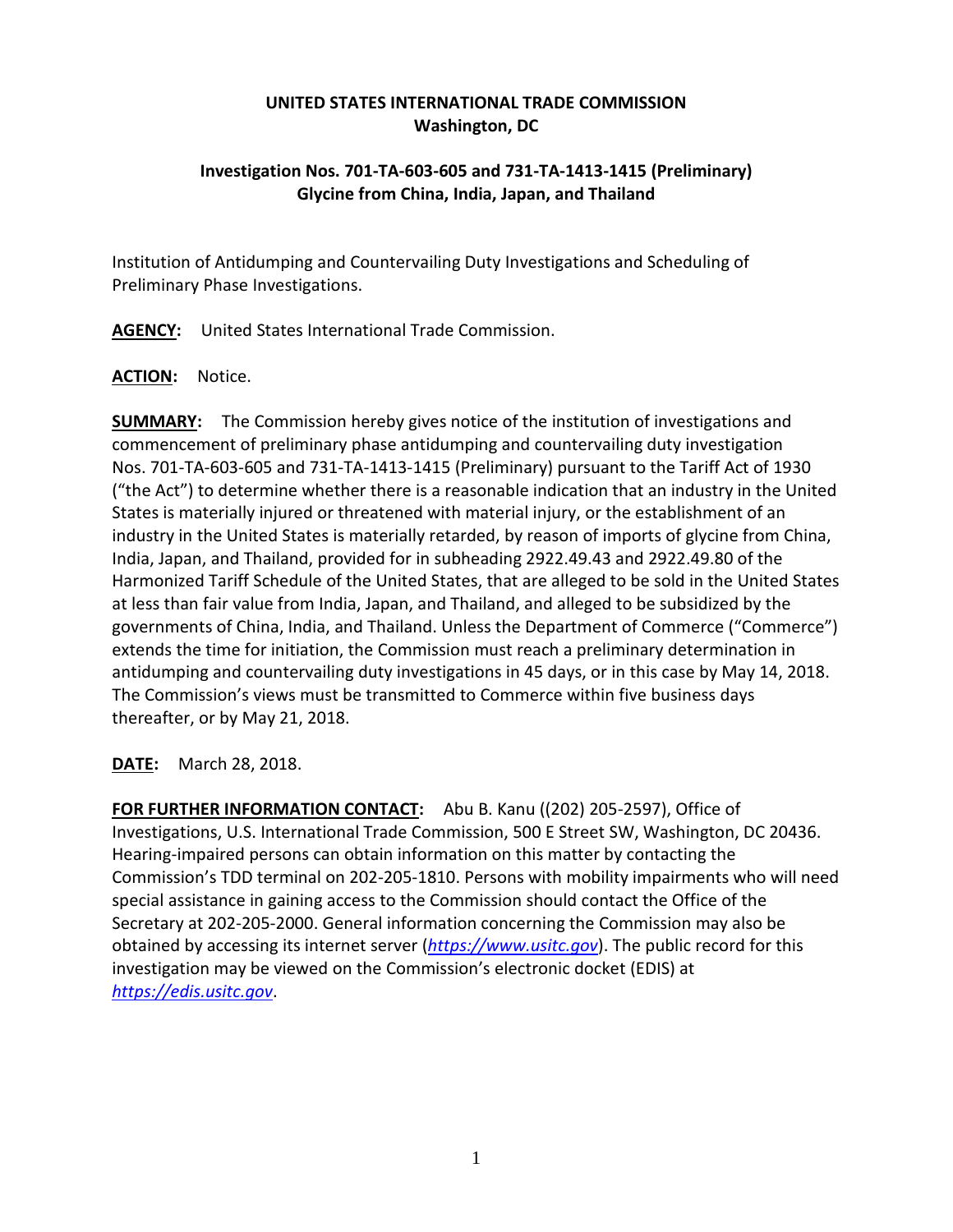## **SUPPLEMENTARY INFORMATION:**

**Background.**--These investigations are being instituted, pursuant to sections 703(a) and 733(a) of the Tariff Act of 1930 (19 U.S.C. 1671b(a) and 1673b(a)), in response to a petition filed on March 28, 2018, by GEO Specialty Chemical, Lafayette, Indiana and Chattem Chemicals, Inc., Chattanooga, Tennessee.

For further information concerning the conduct of these investigations and rules of general application, consult the Commission's Rules of Practice and Procedure, part 201, subparts A and B (19 CFR part 201), and part 207, subparts A and B (19 CFR part 207).

**Participation in the investigations and public service list.**--Persons (other than petitioners) wishing to participate in the investigations as parties must file an entry of appearance with the Secretary to the Commission, as provided in sections 201.11 and 207.10 of the Commission's rules, not later than seven days after publication of this notice in the *Federal Register*. Industrial users and (if the merchandise under investigation is sold at the retail level) representative consumer organizations have the right to appear as parties in Commission antidumping duty and countervailing duty investigations. The Secretary will prepare a public service list containing the names and addresses of all persons, or their representatives, who are parties to these investigations upon the expiration of the period for filing entries of appearance.

**Limited disclosure of business proprietary information (BPI) under an administrative protective order (APO) and BPI service list.**--Pursuant to section 207.7(a) of the Commission's rules, the Secretary will make BPI gathered in these investigations available to authorized applicants representing interested parties (as defined in 19 U.S.C. 1677(9)) who are parties to the investigations under the APO issued in the investigations, provided that the application is made not later than seven days after the publication of this notice in the *Federal Register*. A separate service list will be maintained by the Secretary for those parties authorized to receive BPI under the APO.

**Conference.**--The Commission's Director of Investigations has scheduled a conference in connection with these investigations for 9:30 a.m. on Wednesday, April 18, 2018, at the U.S. International Trade Commission Building, 500 E Street SW, Washington, DC. Requests to appear at the conference should be emailed to [preliminaryconferences@usitc.gov](mailto:preliminaryconferences@usitc.gov) (DO NOT FILE ON EDIS) on or before April 16, 2018. Parties in support of the imposition of countervailing and antidumping duties in these investigations and parties in opposition to the imposition of such duties will each be collectively allocated one hour within which to make an oral presentation at the conference. A nonparty who has testimony that may aid the Commission's deliberations may request permission to present a short statement at the conference.

**Written submissions.**--As provided in sections 201.8 and 207.15 of the Commission's rules, any person may submit to the Commission on or before April 23, 2018, a written brief containing information and arguments pertinent to the subject matter of the investigations. Parties may file written testimony in connection with their presentation at the conference. All written submissions must conform with the provisions of section 201.8 of the Commission's rules; any submissions that contain BPI must also conform with the requirements of sections